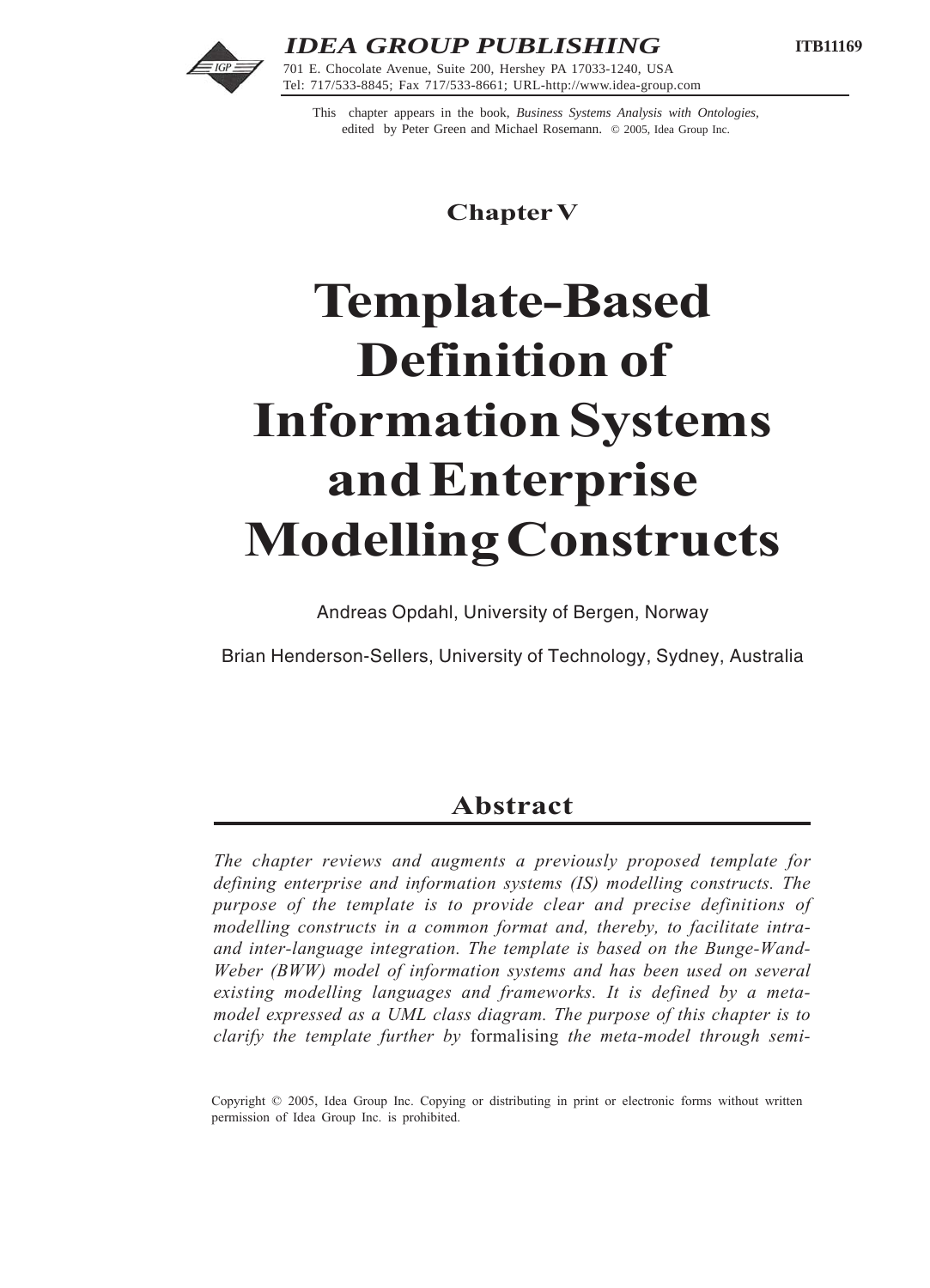*formal constraints expressed in the object constraint language (OCL) and by* populating *the meta-model with definitions of example constructs from the UML version 1.4. The purpose is to make the template easier to understand, to validate it, to pave the way for stronger tool support for the template and to further our work on providing a complete template-based definition of the UML.*

## **Introduction**

As pointed out in Opdahl and Henderson-Sellers (2004), modelling languages and ontologies for enterprises and their information systems (IS) are becoming increasingly important. New and emerging technologies, such as enterprise application integration, enterprise content management, domain-specific languages, intelligent agents and the semantic web, all rely on models of or ontologies for enterprises. The OMG's *model-driven architecture* (OMG, 2002) initiative introduces enterprise and IS modelling techniques into the software development field. As more and more enterprise knowledge is captured in models, there is a danger that the knowledge is dispersed into many small isolated islands because it is represented in a variety of different modelling languages. Language standardisation alone is not sufficient to solve this problem, because different modelling domains, modelling problems, user communities, business partners and model-based tools will require their own dedicated modelling languages in the future as they do today. To ensure that knowledge captured in enterprise models can be integrated and made available throughout the organisation, it is therefore necessary to enable organisations to integrate more closely the different modelling languages they use.

Philosophical ontology offers a common ground for integrating enterprise and IS modelling languages. According to Weber (1997), philosophical ontology is the branch of philosophy that deals with theories about the nature of things in general, as opposed to theories about particular things. In the IS field, one much used ontological model is the Bunge-Wand-Weber (BWW) model of information systems (e.g., Wand & Weber, 1988, 1993, 1995), which adapts Mario Bunge's (1977, 1979) comprehensive philosophical ontology to the IS field. Bunge's ontological model is an example of *scientific realism*, meaning that it "identifies reality with the collection of all concrete things ... postulates the autonomous existence of the external world, admits that we are largely ignorant of it, and encourages us to explore it" (Bunge, 1999, pp. 240-241). It is therefore well suited for defining and integrating modelling constructs that represent concrete problem domains, constructs that represent physical materials rather than abstract concepts.

Copyright © 2005, Idea Group Inc. Copying or distributing in print or electronic forms without written permission of Idea Group Inc. is prohibited.